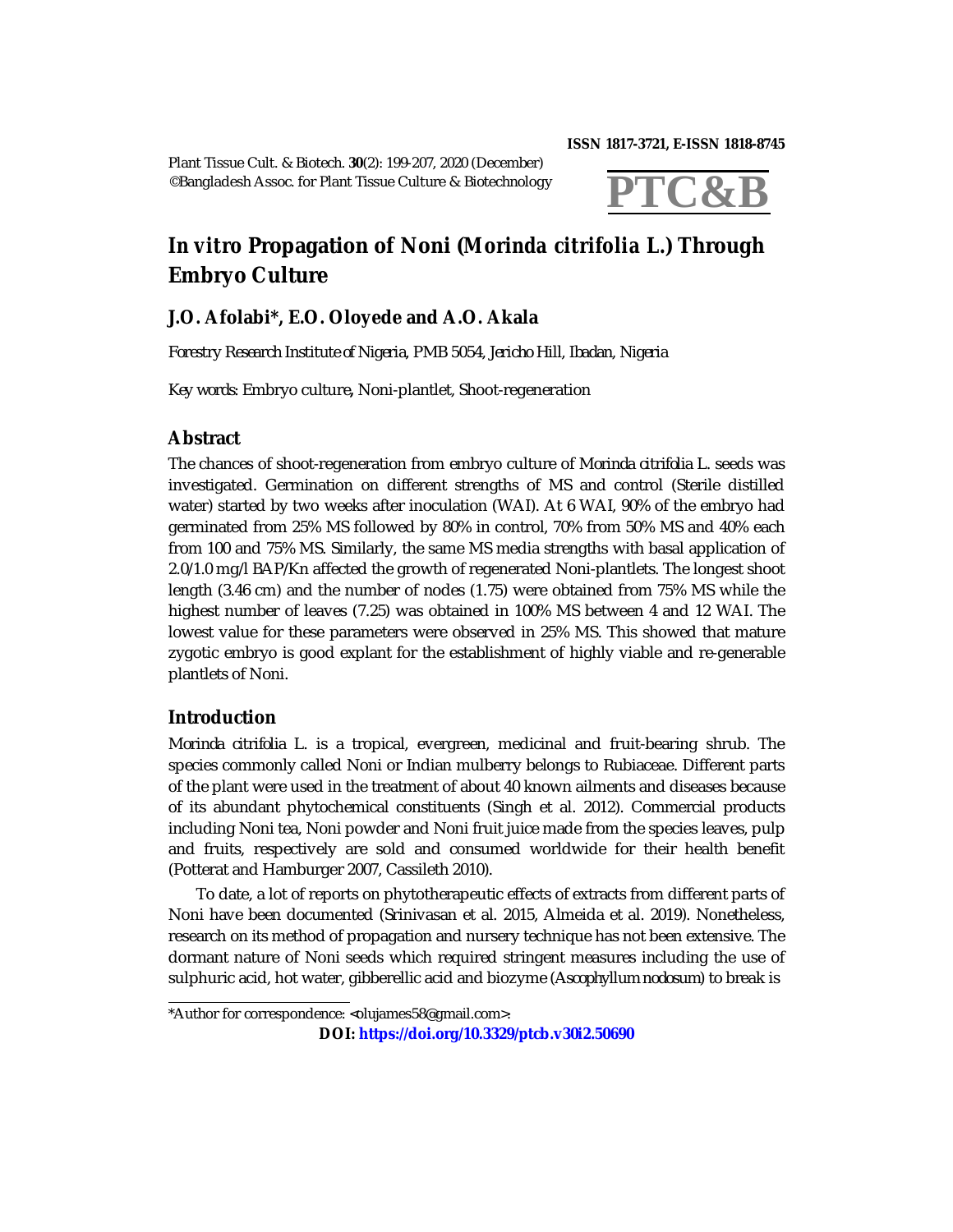a limitation to commercial exploitation of the species (Muthu et al. 2006, Chandra and Sagar 2013). Whereas, other traditional means of propagating the species through the stem and root cuttings as well as air layering are inefficient for massive production of its seedlings (Nelson 2001). This necessitates the use of micropropagation technique as a reliable alternative. Yet, this method has not been fully explored for large-scale and rapid multiplication of the species. Initial efforts to develop and refine the method of micropropagation for Noni employed the use of seeds and explants collected from the wild and stocks under management (Selvaraj et al. 2006, Sreeranjini and Siril 2014, Jayaprakash et al. 2017). Explants from such sources are usually infected with plant pathogens and take rigorous efforts to disinfect (Jan et al. 2013). The challenges of establishing clean culture could delay or completely hindered achieving the set mass production objectives in due time. Consequently, fast and efficient means of propagation techniques is then required. Given the above, the present study employed the use of mature embryo culture to generate clean plantlets for subsequent propagation of Noni species.

#### **Materials and Methods**

This study involved two stages of tissue culture; initiation and shoot regeneration. The culture initiation was designed with five treatments which include - A: Control (Sterile distilled water), B: 25% MS basal medium (BM), C: 50% MS BM, D: 75% MS BM and E: 100% MS BM. The shoot regeneration stage consisted of four treatments including: (i) 25% MS BM, (ii) 50% MS BM, (iii) 75% MS BM and (iv) 100% MS BM, all supplemented with 2.0/1.0 mg/l BAP/Kn (Shekhawat et al. 2015). The first set of treatments was replicated ten times while the second set was replicated eight times. All the treatments in both experiments were laid out in a CRD.

MS powder with vitamins and sucrose supplements (M5501, SXS5501015A) was used for the preparation of the media in each stage. An amount of 34.43 g of the MS powder is standard for 1 litre basal medium. Hence, corresponding quantity of MS powder with respect to percentages in each treatment were weighed and dissolved in distilled water. The media solution were stirred using a magnetic stirrer. In the case of the second set of treatments, BAP and Kn were basally added. All media pH were adjusted to 5.8 and gelled with 10 g of agar. Twenty ml of the media were dispensed in a 50 ml test tube, covered and sterilized at 121°C and 15 psi for 15 min.

The matured zygotic embryos of freshly collected Noni seeds were excised with the aid of a sterile surgical blade. These were disinfected using 70% ethanol for 3 min, rinsed three times and 10% hypochlorite solution for 10 min. These embryos were then rinsed four times with sterile distilled water, drained on sterile filter paper and then inoculated at one embryo per tube. The tubes were covered and sealed with parafilm while placed in the growth room under 16/8 hrs light and dark photoperiod and  $20 \pm 2^{\circ}$ C. Shoot tips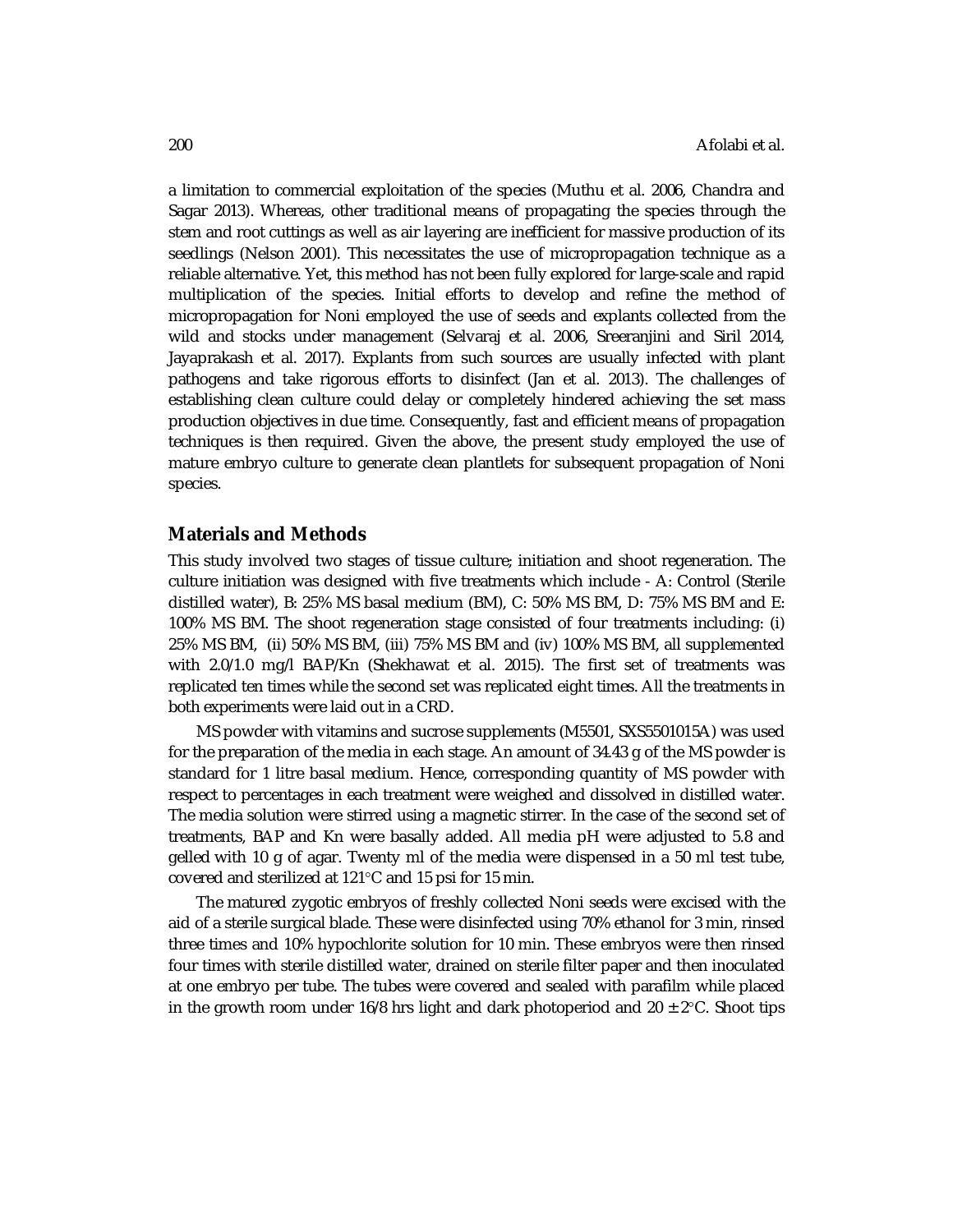and nodal segments of the germinated embryos were used as explant for shoot regeneration stage.

Data collected on cultured embryos include the rate of germination (%) in terms of radicle and shoot emergence and shoot length (cm) at two weeks interval starting from two weeks after inoculation (WAI). Shoot length (cm), number of leaves and nodes were collected on regenerated shoots at four weeks interval starting from 4 WAI. The qualitative data collected were subjected to analysis of variance using GenStat (3rd edition) while mean separation was conducted with LSD at  $p \le 0.05$ .

#### **Results and Discussion**

The results of growth of Noni embryos cultured on MS of different strengths and control (gelled sterile distilled water) are presented in Figs 1 and 2. Two weeks after inoculation, germination in terms of radicle emergence had started with 70% from control (Fig. 1). This was sustained until 4 WAI when germination increased from 50 to 70% in 25% MS. However, by 6th WAI, 90% of the embryos germinated from 25% MS followed by 80% in control (Fig. 3). A total of 70 % radicle emergence was observed in 50% MS while 40% germination was obtained individually from 100 and 75% MS.



Fig. 1. Radicle emergence of Noni embryos cultured on different strength of MS at successive growth weeks.

Shoot emergence occurred by 4 WAI (Fig. 2). Both control and 25% MS had the highest (70%) shoot emergence each at 4 and 6 WAI. This was followed by 50% in 50% MS, 20 and 10% from media with 100 and 75% MS, respectively.

The germination and growth of the cultured Noni embryos on various MS media strengths (Figs 1 - 3) starting from 2 weeks after inoculation (WAI) indicated that mature zygotic embryos are good explants for the establishment of highly viable and regenerable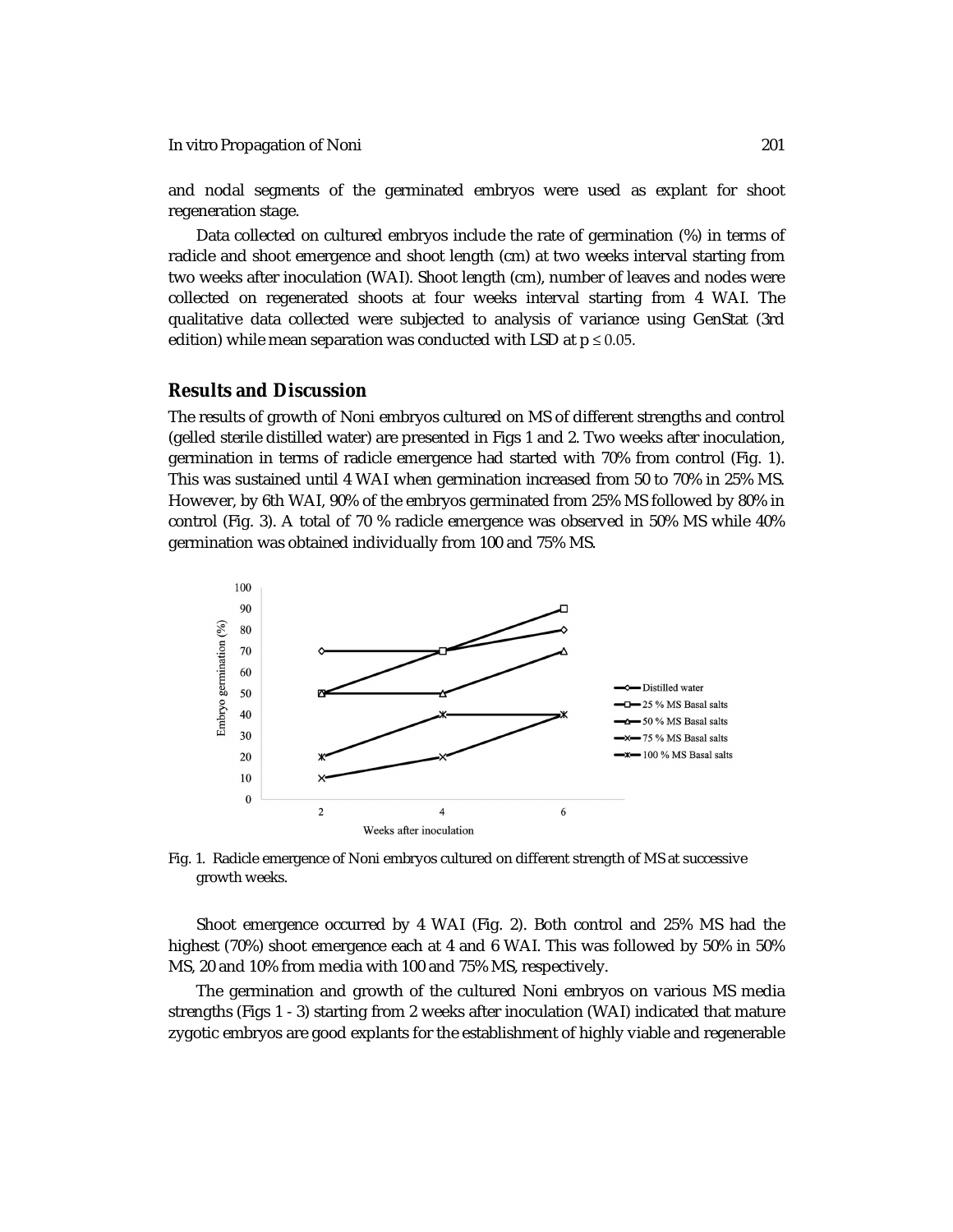plantlets for multiple shoot cultures of the species. Raghavan and Srivastava (1982) had envisioned the immense use of embryo culture in rearing viable seedlings. Present result was similar to that of Qi et al. (2007) who reported that matured Noni embryos germinated within 50 days compared to seeds which did not germinate for over one year



Fig. 2**.** Shoot emergence of Noni embryos cultured on different MS media strength at successive growth weeks.



Fig. 3. Growth of Noni embryos inoculated on MS of different strengths at 6 week after inoculation. A: Control (sterile distilled water), B: 25% MS, C: 50% MS, D: 75% MS and E: 100% MS.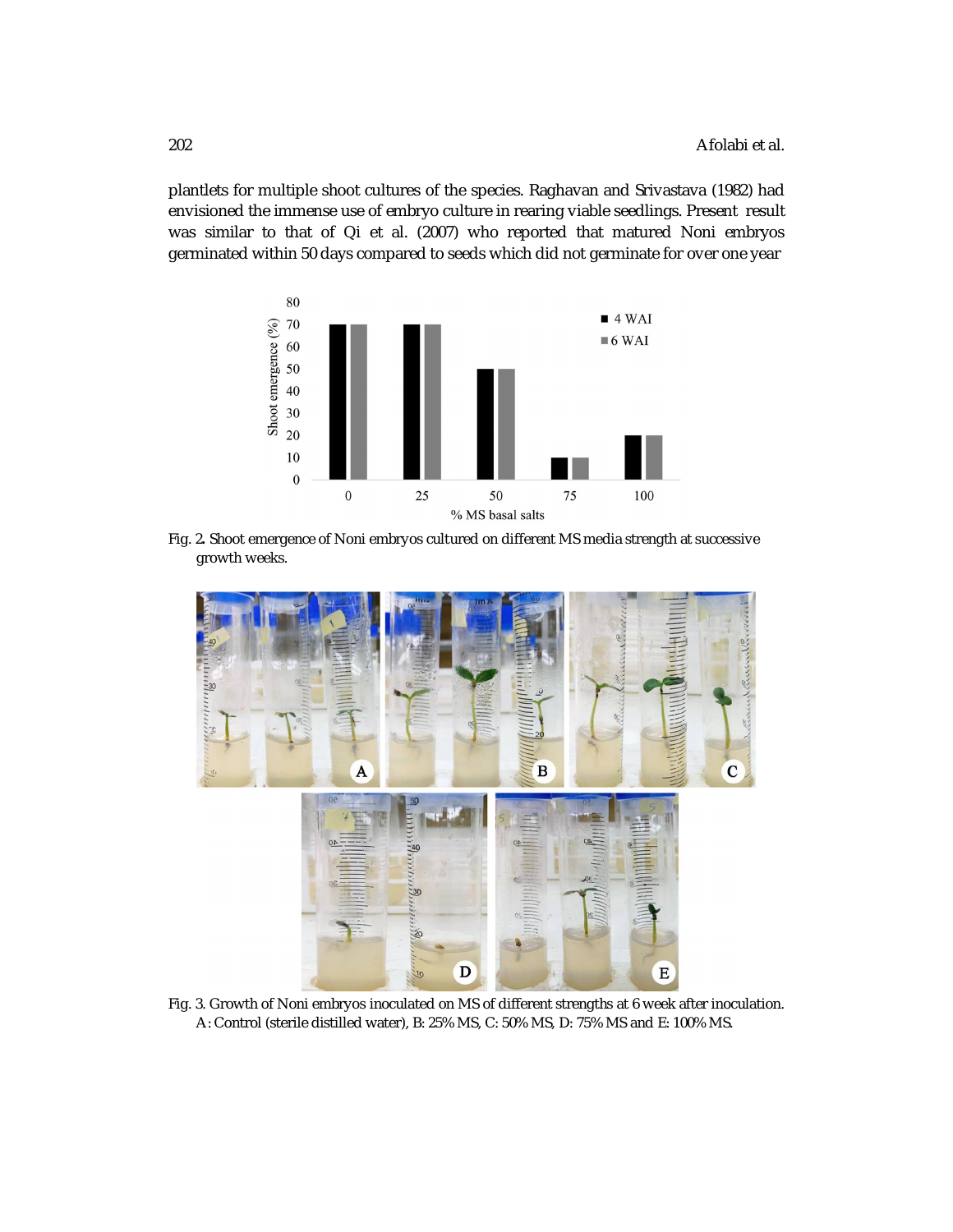after inoculation. In another study, total removal of the seed coat of *P. edulis* seeds was reported to have yielded 100% germination under *in vitro* conditions either on PlantMax® or MS (Rego et al. 2014). Fast germination of Noni embryos within 2 WAI in the present study (Fig. 1) showed that the embryos grown *in vitro* skipped a rest period which is usually observed when it is a part of the intact seed and germinated.

Furthermore, the observed early and higher radicle emergence (70%) from embryos cultured on sterile distilled water (control) at 2 WAI compared with MS nutrient media could be attributed to the nutrient supply from the endosperm of the explant. This showed that growth of the embryo is heterotrophic at the early stage and independent of the media nutrients. Available salt concentrations in other media could have limited fast take-off of the embryos from those media. However, the growth from control could not be sustained beyond 4 WAI when shoot started emerging (Fig. 1). By 6 WAI, 90% of the embryos germinated from 25% MS followed by 80% from control, 70% from half strength and 40% from others (75 and 100% MS). This showed that with increasing growth weeks, the plantlets had transited to autotrophic feeding and nutrient demand had become higher than what could be supplied by endosperm of the explants. This could have resulted in high but comparable shoot emergence (70%) from 25% MS and control (Fig. 2). However, the observed lower results from MS with higher media strengths (50 to 100% MS) showed that mature Noni embryos required low nutrients to have optimum germination and growth.

The growth of regenerated Noni explant as affected by MS media strengths in second stage of the study was evaluated. The results showed that there was a significant difference ( $p \le 0.05$ ) in shoot length and number of leaves produced by the plantlet at 12 WAI (Table 1). Shoot lengths were similar between the media from 4 to 8 WAI. At 12 WAI, shoot lengths of plantlets (3.46 cm) in 75% MS was comparable to those of 100 and 50% MS whereas, the three media were higher than shoot lengths of plantlets 25% MS (Fig. 3).

Media strength also significantly influenced ( $p \le 0.05$ ) the number of leaves produced at 8 and 12 WAI (Table 1, Fig. 3). The average number of leaves (6) from 75% MS was greater than those from 50 and 25% MS (4.5 and 3.88, respectively) while similar to that of 100% MS (5.5) at 8 WAI. With an increase in weeks, an average number of leaves (7.25) from 100% MS was comparable to those of 75 and 50% MS while all the three media were higher than 4.75 from plantlets in 25% MS.

The results of the regenerated plantlets from subculture embryo plantlets on MS with varying strength showed that growths in terms of shoot length, number of leaves except nodes were affected by the media strengths. The highest plantlet growth observed in terms of shoot length across successive growth weeks (Table 1) and the number of nodes at 12 WAI (Fig. 4) from 75% MS and number of leaves from 100% MS (Table 1) indicated that Noni shoot regeneration requires high nutrient supply in the range of 50 to 100% with 75% MS as the optimum.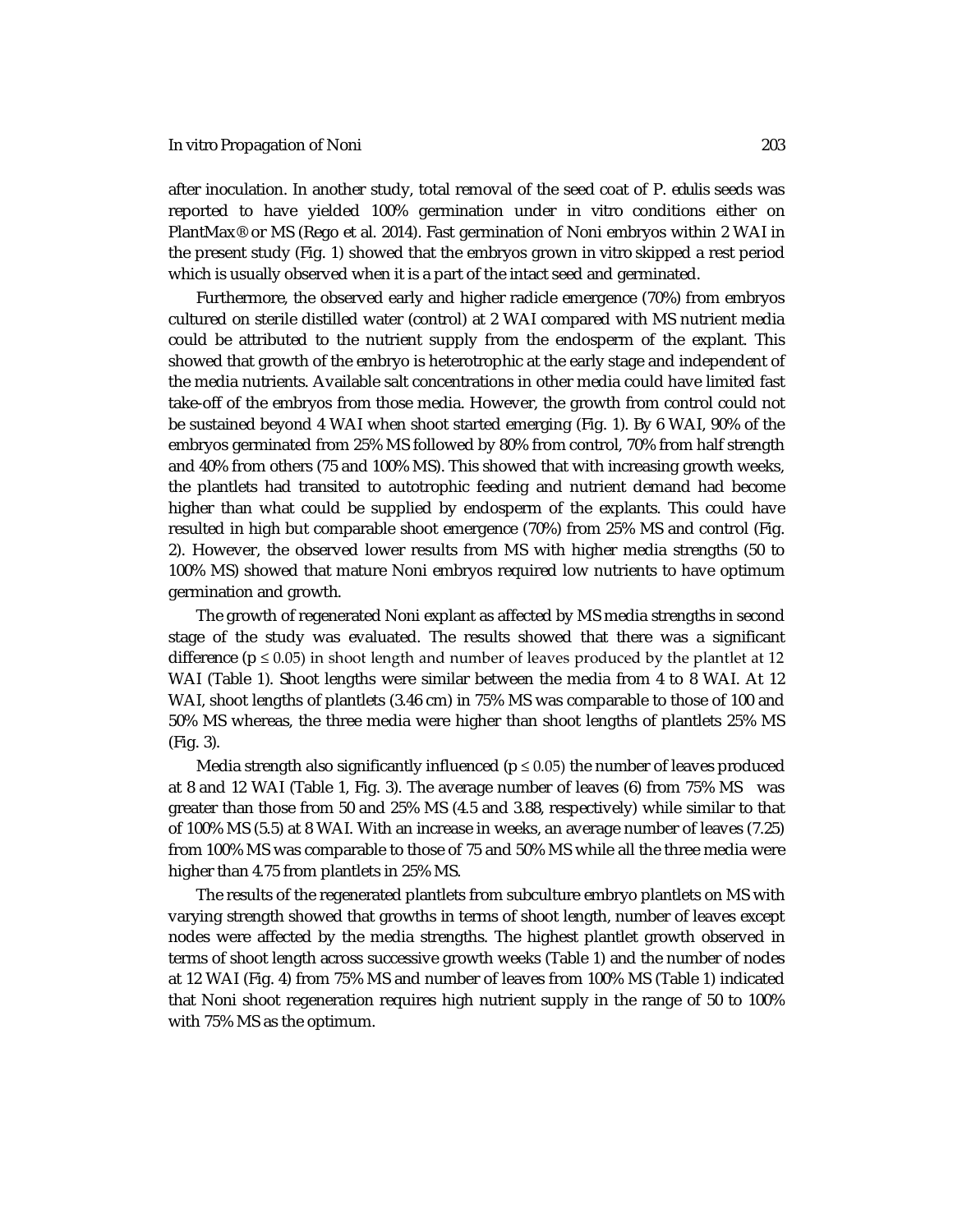| MS (%)                       | Shoot length (cm) |       |          | Number of leaves |                    |               |
|------------------------------|-------------------|-------|----------|------------------|--------------------|---------------|
|                              | 4 WAI             | 8 WAI | 12 WAI   | 4 WAI            | 8 WAI              | <b>12 WAI</b> |
| 25                           | 2.28              | 2.41  | 2.49b    | 3.88             | 3.88c              | 4.75b         |
| 50                           | 2.46              | 2.75  | 3.21a    | 4.00             | 4.50 <sub>bc</sub> | 6.50a         |
| 75                           | 2.35              | 2.88  | 3.46a    | 4.00             | 6.00a              | 6.50a         |
| 100                          | 2.14              | 2.70  | 3.43a    | 4.12             | 5.50ab             | 7.25a         |
| L.S.D $\omega$ p $\leq 0.05$ | 0.54              | 0.63  | $0.52**$ | 1.12             | $1.11***$          | $1.01**$      |

**Table 1. Effects of MS strengths on the growth of Noni plantlets at successive weeks.** 

\*\* Means difference was significant at  $p \le 0.01$ .

The number of nodes produced by the regenerated Noni plantlets showed that media strength did not account for any significant difference ( $p \ge 0.05$ ) on the parameter at 12 WAI (Fig. 4). Nonetheless, an average of 1.75 number of nodes from 75% MS was the highest followed by 1.63 and 1.5 from 100 and 50% MS while the least (1.13) was from 25% MS (Fig. 4).



Fig. 4. Effects of MS media strengths on Noni number of nodes at 12 WAI.

However, the lowest level of results observed in 25% MS showed that nutrient concentration in the medium was inadequate to provide optimum support for Noni shoot regeneration and growth. The results could be attributed to the genetic makeup of Noni, as the uptake of nutrients in culture media may vary for different plant species and genotype. The results were in conformity with Gawad et al. (2012) on *Coffea arabica* L. of the same Rubiaceae family with Noni that MS strength affected starting and multiplication stages of the species. They obtained the highest results from full strength MS supplemented with 6 mg/l BA or 6 mg/l Kn which was comparable to three-fourth strength MS in the number of shoots, shoot length and number of leaves. Similarly, the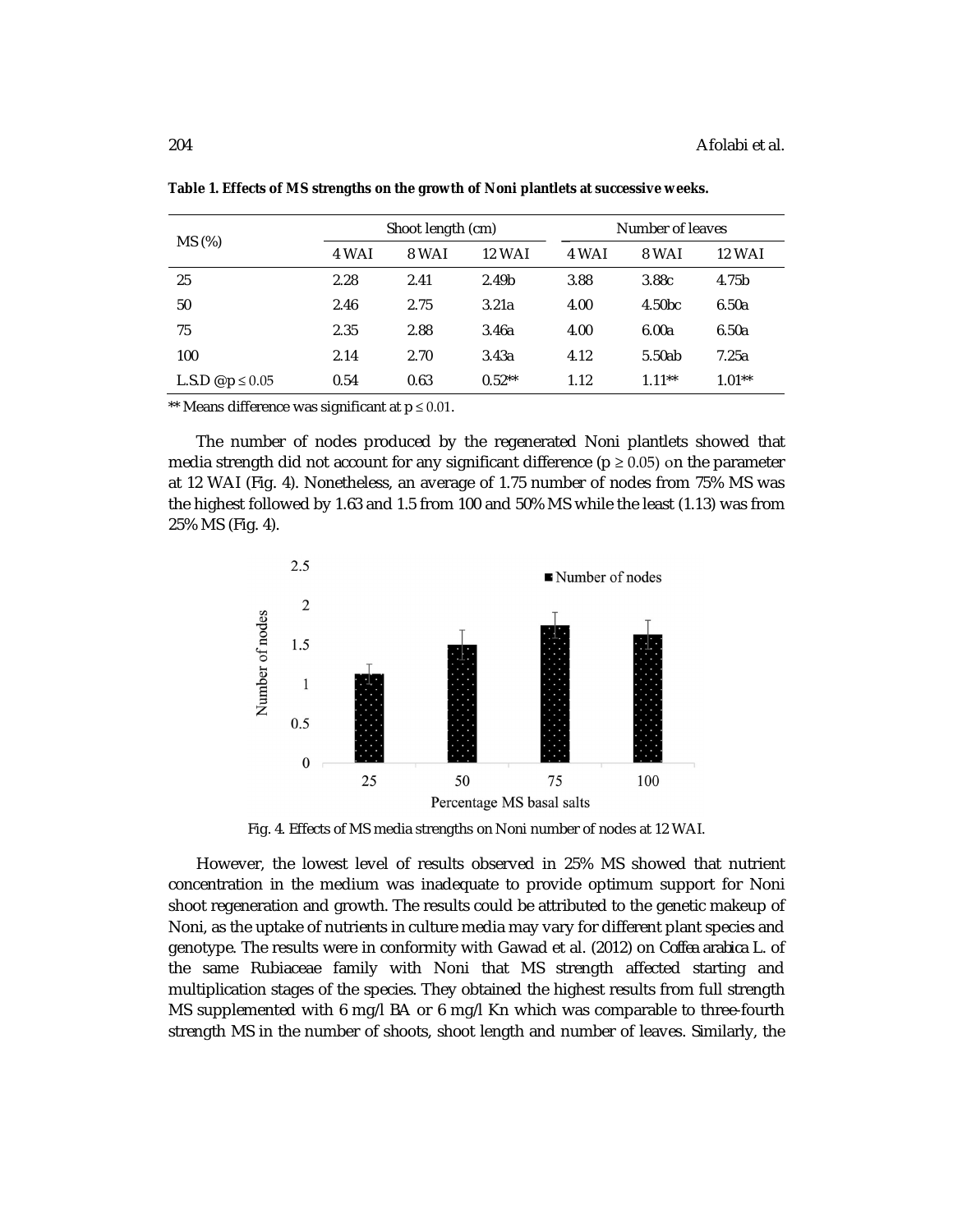results related to that of Rezali et al. (2017) on *Typhonium flagelliforme* when maximum shoot number, shoot height, leaf number, root number, fresh weight and dry weight were recorded in full-strength MS followed by half- and quarter-strength MS.



Fig. 5. Regenerated shoots of Noni plant as affected by MS media strength at 12 WAI. A: 25% MS, B: 50% MS, C: 75% MS and D: 100% MS.

Moreover, observation on regenerated Noni shoot in the present study indicated that no root was induced on the plantlets from any of the media except callus formed at the base even at 12 WAI (Fig. 5). This result was against the report of Jayaprakash et al. (2017) that high root induction frequency in Noni was obtained in auxin-free media, particularly in one-fourth MS.

The time taken for *in vitro* germination of dormant seeds and disinfection of explants sourced from the wild could be reduced through embryo culture for rapid clonal multiplication. Consequently, matured embryo of Noni seeds were cultured on MS media of different strengths devoid of growth regulators while its shoot was regenerated on same media with basal application of BAP/Kn.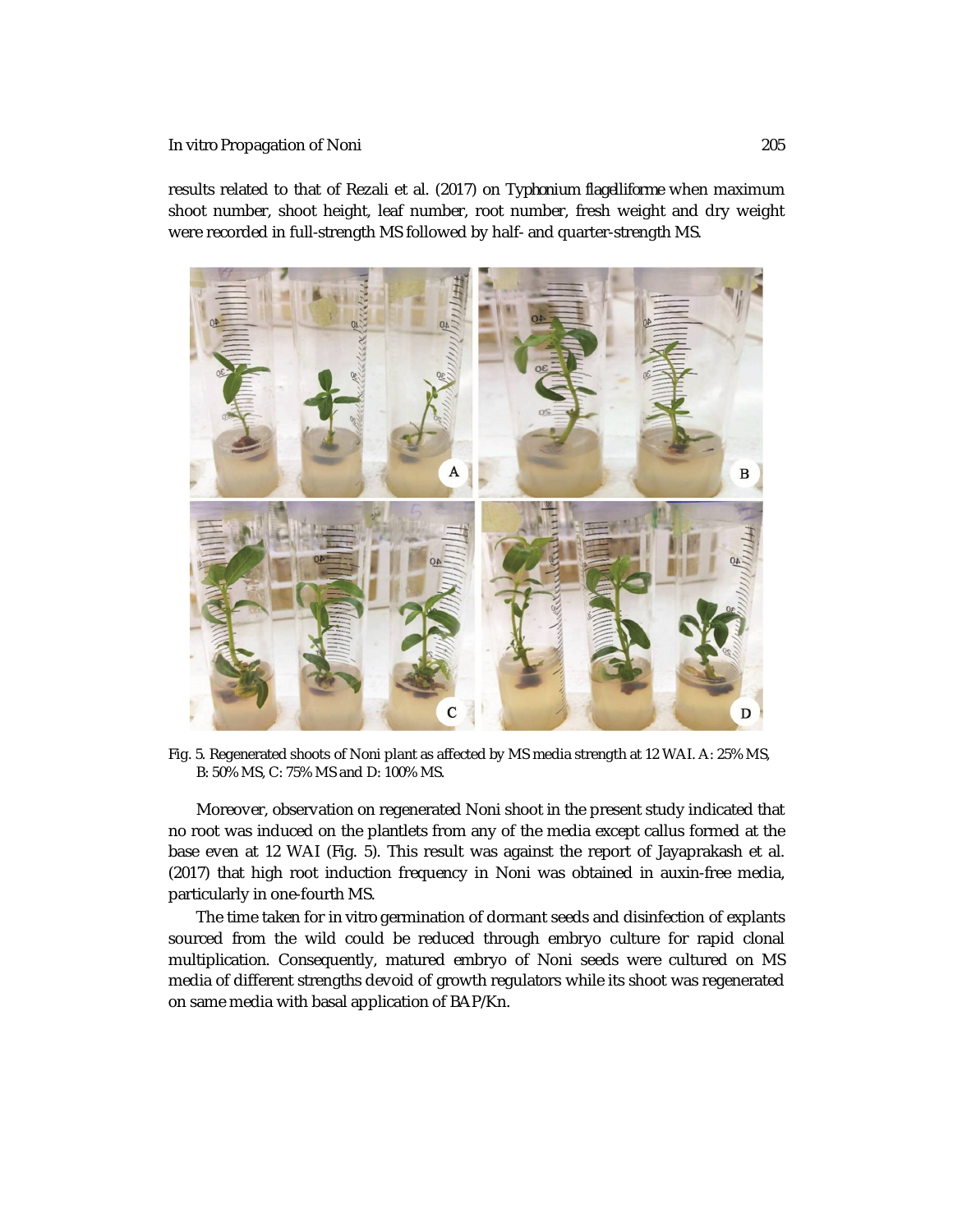Considering the fast germination and successful shoot regeneration of Noni plants in this study, it could be inferred that matured zygotic embryo are good explants for the establishment of viable Noni plantlets but required low nutrients; 25 % MS to have optimum germination and growth. Whereas, its optimum shoot regeneration obtained in the presence of 2.0/1.0 mg/l BAP/Kn. This protocol is therefore recommended for establishment of clean Noni plantlets and for subsequent propagation of the species, shoot regeneration requires high nutrient supply in the range of 50 to 100% with 75% MS as optimum.

It may be concluded that *Morinda citrifolia* L. is a commercial multipurpose shrub with great economic importance, highly sought after among other medicinal plants by the pharmaceutical and herbal industry because of its many health benefits. Nonetheless, its propagation through conventional seedling development protocol had proven to be tedious, time-wasting and costly hence, the need for a more efficient propagation technique that would encourage a quick germination of its dormant seed and enhance its seedlings provision.

#### **References**

- **Almeida ES, de Oliveira D** and **Hotza D** (2019) Properties and Applications of *Morinda citrifolia* (Noni): A review. Compr. Rev. Food Sci F. **18**(4): 883-909.
- **Cassileth RB** (2010) Noni (*Morinda citrifolia*). Oncology (Williston Park) **24**(11): 1061.
- **Chandra KJ** and **Dasari DGS** (2013) A review on the propagation methods of a miracle fruit *Morinda citrifolia* L. Indian J. Plant Sci. **2**(2): 78-84.
- **Gawad EA, Nehad MA, Mahdy HA** and **Boshra ES** (2012) *In vitro* micropropagation protocol and acclimatization of coffee trees (*Coffea arabica* L.) J. Plant Production. **3**(1): 109-116.
- **Jan A, Bhat KM, Bhat SJA, Mir MA, Bhat MA, Imtiyaz A, Wani** and **Rather JA** (2013) Surface sterilization method for reducing microbial contamination of field grown strawberry explants intended for *in vitro* culture. Afr. J. Biotechnol*.* **12**(39): 5749-5753.
- **Jayaprakash CM, Babu S, Minoo D, Madhusoodanan PV** and **Prakashkumar R** (2017) An efficient *in vitro* propagation protocol for *Morinda citrifolia* L., an important medicinal plant. European J. Biomed. Pharm. Sci. **4**(11): 458-463*.*
- **Muthu G, Mathan K** and **Karthikeyan R** (2006) Effect of sea weed *Ascophyllum nodosum* extract (Biozyme) along with conventional treatments on seed germination of *Morinda citrifolia.* Intl. J. Noni Res. **1**(2): 10-13.
- **Nelson SC** (2001) Noni cultivation in Hawaii, University of Hawali CTAHR-Co-Operative Extension Service PD-19.
- **Potterat O** and **Hamburger M** (2007) *Morinda citrifolia* (Noni) fruit-phytochemistry, pharmacology, safety. Planta Med. **73**(3): 191-199.
- **Qi H, Wen-jin H, Ying Y, You-qiang C** and **Ru-kai C** (2007) Studies on the micropropagation of Noni (*Morinda citrifolia* L.). J. Fujian Norm. Univ. (Natural Science Edition). **01**: 87-90.
- **Raghavan V** and **Srivastava PS** (1982) Embryo culture. *In:* Experimental embryology of vascular plants. Johri BM (Eds.), Springer-Verlag Berlin Heidelberg, pp. 195-222.